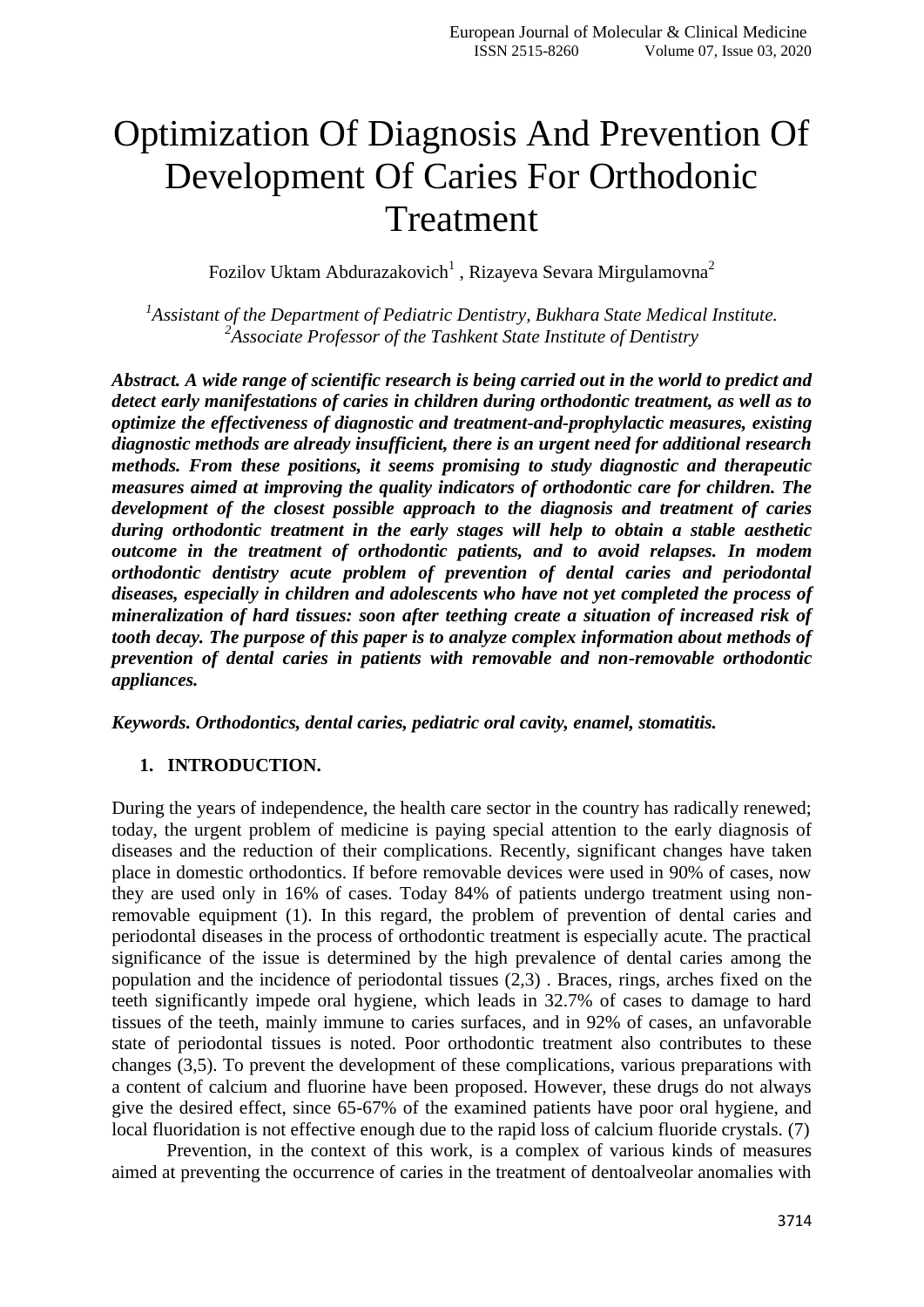removable or non-removable orthodontic appliances and / or elimination of risk factors leading to this pathological process.(8)

Prevention of caries in orthodontic patients can be divided into the following groups:

• individual prevention;

• mass prevention.

Individual prevention includes preventive measures. the caries that the patient carries out, his doctor should teach these methods, if possible with the use of visual aids - imitations of the jaws, oral cavity, brochures and booklets, videos. At a children's reception, this should be done in a playful way. So, the doctor provides training in cleaning removable orthodontic appliances and mouth guards. The main tools used by the patient are a toothbrush, an orthodontic brush, dental floss and toothpaste, the selection of which the patient carries out on the basis of the recommendations of his attending physician.

Depending on the state of health, the presence of risk factors for caries or the severity of the pathology, three types of prevention can be considered:

• primary prevention - a system of measures to prevent the occurrence and impact of risk factors for caries (rational nutrition, environmental factors, etc.);

• secondary prevention - a set of measures aimed at eliminating pronounced risk factors, which under certain conditions (reducing the protective properties of enamel, increasing the total number of microorganisms in the oral cavity, the appearance of mineralized plaque in the cervical region of the teeth and plaque on the orthodontic apparatus) can lead to caries;

• Some experts suggest the term tertiary prevention as a set of measures aimed at treating existing caries or its complications.

As a result of the analysis of the literature and research materials of various authors, the following conclusion was drawn: the incidence of caries in patients is combined with dentoalveolar anomalies in 20-50% of cases, depending on the age and history of the patient. The risk group includes two age groups - from 12 to 15 years (34.2% of cases of caries) and from 22-40 years (46.2% of cases). A predictor of caries in orthodontic treatment is a distal bite. In these age groups, gender does not play a big role: in adolescents and adults of both sexes carious processes are equally pronounced with the use of fixed technique [2].

According to some authors, individual recommendations on nutrition and proper oral care can increase the effectiveness of orthodontic treatment and significantly reduce the likelihood of complications in the form of focal demineralization of enamel, dental caries and gingivitis when using non-removable equipment. In the arsenal of dentistry today there are many tools for the prevention of dental caries and periodontal diseases. The most widespread and universal in all conditions are toothpastes and flocs.

In the prevention of caries in children, an educational component with the participation of parents and a doctor is important. The age and psychophysiological characteristics of children and adolescents should also be considered.

So, at the initial instruction by a doctor, it does not matter in what form (written, oral or by video) a patient with a braces system receives information on oral hygiene, since they all help reduce the amount of non-mineralized plaque on the teeth. The prevention of dental caries and periodontal diseases must be approached individually.

The use of non-removable orthodontic techniques has significantly expanded the possibilities of treating dental anomalies. Its use is effective for normalizing the shape and size of the dentition, correcting the growth and development of the apical bases of the jaws and jawbones, creating an optimal myodynamic balance of the muscles, as well as improving the aesthetics and functioning of the dentition system. However, the technology of applying braces has significant disadvantages, in particular, the occurrence of bacterial corrosion of the composite around the bracket, carious process, hypesthesia, gingivitis and jarodontitis. In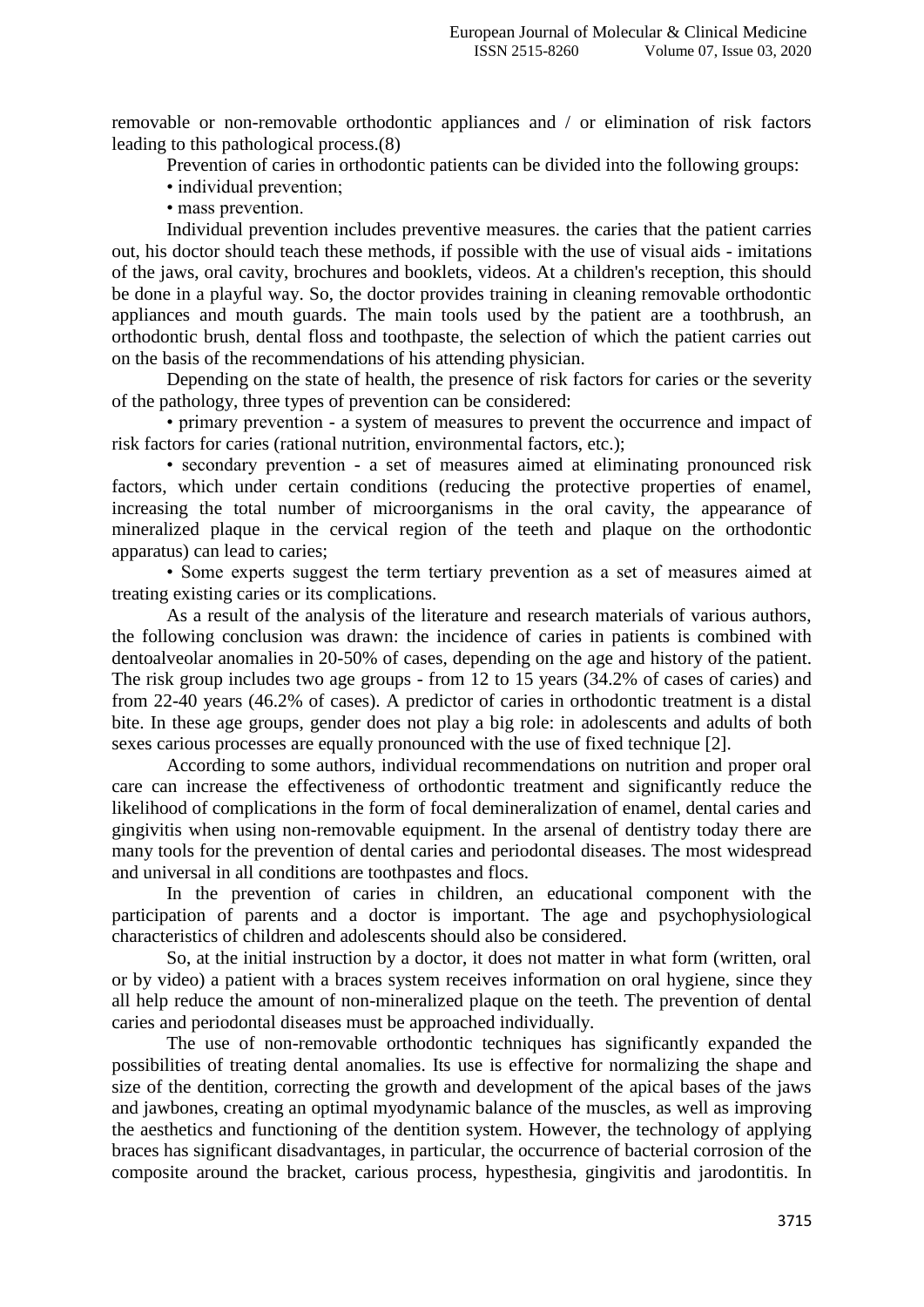addition, metal locks and ligatures often injure the oral mucosa and make it difficult to perform hygiene procedures, which leads to inflammatory periodontal diseases and enamel demineralization.

Caries develops in 15-52% of carriers of the bracket system (9). If the orthodontist is not able to achieve optimal oral hygiene from the patient, predict the risk of caries and take timely preventive measures, this can end in disaster, both for the patient and for the orthodontist. The patient may suffer damage to the tissues of the teeth and periodontal, and the attending doctor may be sued for damages. In such situations, American courts, for example, force the orthodontist to pay compensation in the amount of 100-200 thousand us dollars.

Despite the appearance of a huge Arsenal of tools currently offered to ensure oral hygiene and prevent caries, this problem still remains the main one in orthodontics. The solution to this problem may depend on the identification of individual characteristics of the sensitivity of the patient's body with dental anomalies to the effects of specific factors that can cause caries when using braces and the timely application of adequate prevention measures.(10)

In patients undergoing orthodontic treatment with non-removable devices, an increasing cariogenic situation is noted. This is due to the fact that around braces, rings, on other orthodontic elements, in the interdental spaces and cervical areas, due to the deterioration of self-cleaning and hygiene processes, food residues are delayed for a long time and accumulate. In these retention sites, microorganisms accumulate a significant amount of organic acids.(6)

Currently, many fundamental aspects of prevention in the process of orthodontic treatment have not yet been fully resolved. There is no data on the use of the deep fluorination method in orthodontics. The issues of assessing the resistance of tooth enamel and the effectiveness of remineralizing agents using the electrometric method in the process of orthodontic treatment are not adequately covered. There are no effective motivational teaching methods and self-monitoring of the quality of toothbrushing for orthodontic patients. In this regard, the urgent task is the further development of preventive measures in the process of orthodontic treatment.

The high prevalence of dental diseases among children is associated with negative changes in hard tissues due to the imposition of the bracket system and other structures.

One of the most urgent and complex problems in children's dentistry is the pathology of hard tissues of teeth in children.

The development of preventive, diagnostic and organizational measures based on the study of monitoring of dental morbidity in children in different age groups determines the relevance of the chosen research problem, the solution of which is important for practical health care.

Quality of life is an integral characteristic of a patient's physical, psychological, emotional and social functioning, based on a subjective perception of their health. Assessment of quality of life allows to solve many clinical and medico-social problems:

- provide monitoring of the patient's condition in the dynamics of treatment;

- determining and evaluating the effectiveness of health monitoring;

- evaluate the need to change the treatment regimen.

The method of assessing the quality of life is widely used to assess the health of patients in various fields of medicine. However, studies on the use of this method in patients with diseases of the hard tissues of the teeth of school-age children are rare and scattered.

It is known that the medical concept of quality of life includes indicators related to the state of human health in General. However, the maxillofacial system as a unique concentration of important functional elements of various organs occupies a large place in the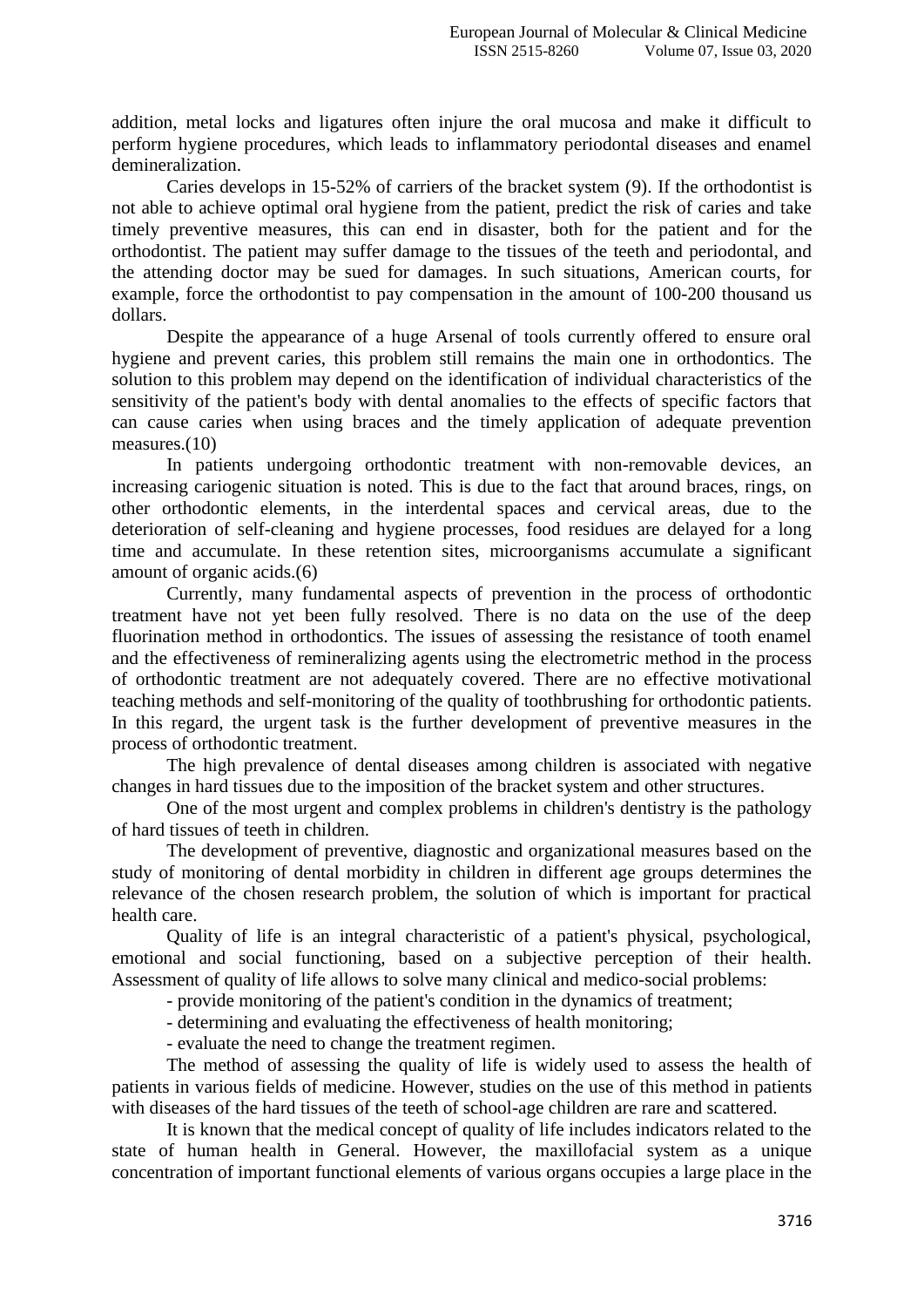complex of physical, emotional, and intellectual characteristics of patients. Therefore, healthy teeth are an important attribute of the fullness of the psyche and behavioral responses, starting from an early age.

Given the above, conducting research in this area of dentistry is relevant and in demand.

**Purpose of research:** Development and implementation of a set of preventive measures aimed at preventing the development of complications in the orthodontic treatment of patients using fixed technology.

## **2. MATERIALS AND METHODS OF RESEARCH**

Scientific research work in four areas of Bukhara region, 120 children are studied in Olot, Romitan, Gijduvan and karakul districts.The age of patients ranges from 7 to 17 years of age.

The results of the study will help to establish risk factors for caries during orthodontic treatment. In the process of orthodontic treatment, an assessment will be given of the condition of the hard tissues of the teeth around the fixed and non-fixed braces. The effectiveness of the complex of preventive measures in patients with a reduced and increased risk of developing dental caries at the stages of treatment with orthodontic appliances will be studied.

#### **3. RESULTS OF THE STUDY**

To conduct the study, children aged 7 to 17 years who live permanently in 4 districts and its suburbs were examined. Contingent selection is concerned with the subject matter of this study as well as the presence of a regional problem of the development of solid tooth tissue diseases including dental diseases in children in four districts.

A clinical examination of children was carried out in all medical associations of this Olot, Gijduvan, Romitan and Karakol districts. In order to fulfill the purpose of the study, 30 children aged 7-17 with severe tissue diseases of preschool teeth were taken from alot District, 36 children from Gijduvan District, 28 children from Romitan district and 38 children from Karakul district. All children studied in secondary schools. The analysis of the age-sex composition of the respondents showed that those who were examined on these parameters are close to each other and represent groups.

The problem of prevention of dental caries and periodontal diseases in the course of orthodontic treatment is particularly acute. The practical significance of the issue is determined by the high prevalence of dental caries among the population and the incidence of periodontal tissue. Fixed braces, rings, and arches significantly hinder oral hygiene, which leads in 32.7% of cases to damage to the hard tissues of the teeth, mainly surfaces that are immune to caries, and in 92% there is a dysfunctional periodontal condition. Incorrect orthodontic treatment also contributes to these changes. To prevent such complications, various medications containing calcium and fluoride are offered. However, they do not always give the desired effect, since 65-67% of the examined patients have poor oral hygiene, and local fluoridation is not effective enough due to the rapid loss of calcium fluoride crystals.

For the prevention and treatment of dental hard tissue lesions, a method of deep fluoridation with typhenfluorides was proposed, which emit fluoride in high concentrations for a long time, contributing to reliable remineralization.

At present, many fundamental aspects of prevention in the process of orthodontic treatment have not yet been fully resolved. There is no data on the use of deep fluoridation in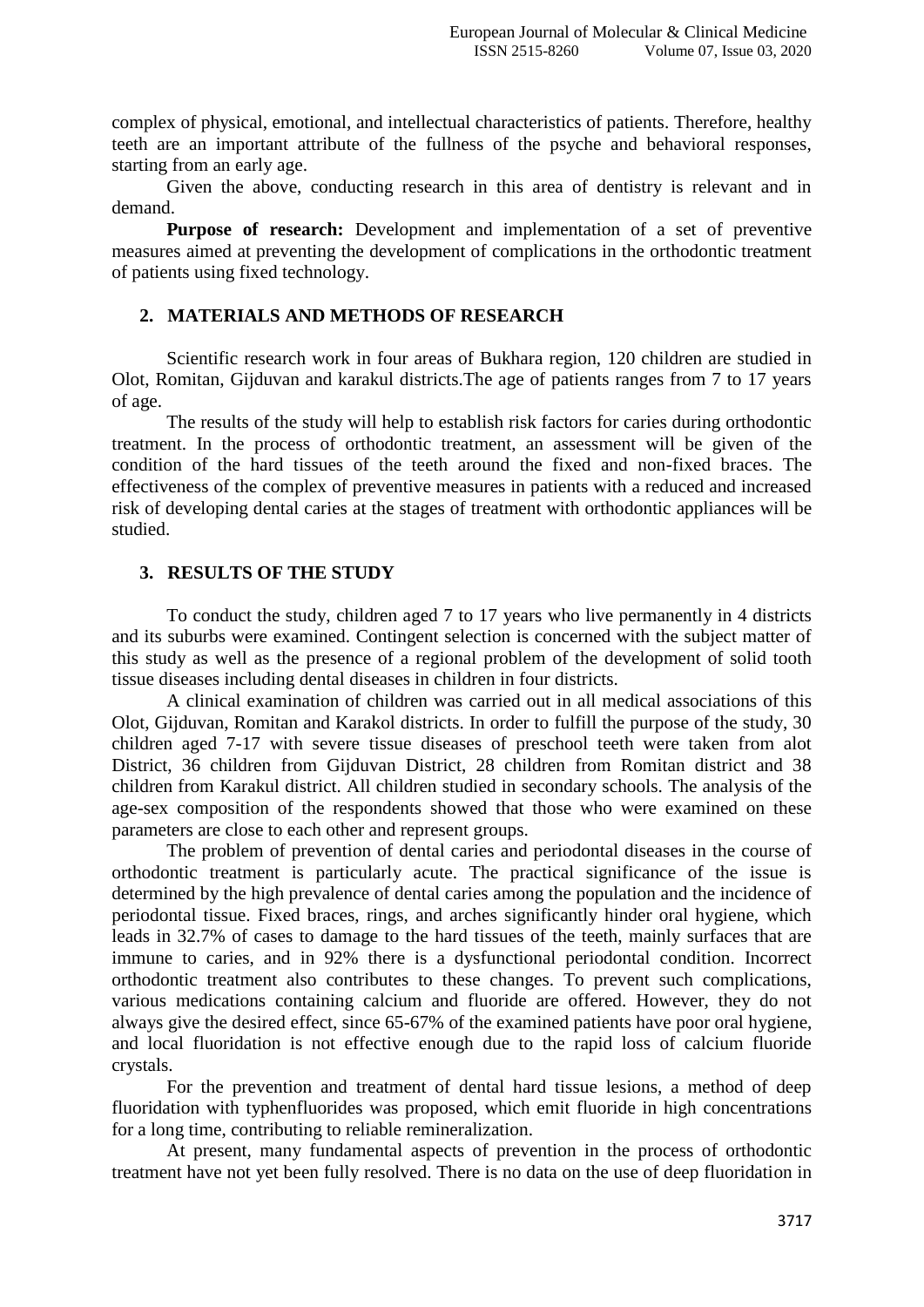orthodontics. The issues of assessing the resistance of tooth enamel and the effectiveness of remineralizing agents using the electrometric method in the course of orthodontic treatment are not sufficiently covered. There are no effective motivational methods for teaching and self-monitoring the quality of dental cleaning in orthodontic patients. In this regard, an urgent task is to further develop preventive measures in the process of orthodontic treatment.

The results of the study will help to determine the risk factors for caries in orthodontic treatment. In the course of orthodontic treatment, an assessment of the condition of the hard tissues of the teeth around fixed and non-fixed braces will be made. The effectiveness of a set of preventive measures in patients with a reduced and increased risk of developing dental caries at the stages of treatment with orthodontic techniques will be studied.

#### **4. CONCLUSION**

In this study, we will use a multivariate analysis of anamnestic, anthropological and clinical and dental data, aimed at identifying the relative role of constitutional and paratonic factors that form the predisposition of patients with dentoalveolar anomalies to caries before and during the use of orthodontic equipment.

The results of the study will help to establish risk factors for caries during orthodontic treatment. In the process of orthodontic treatment, an assessment will be given of the condition of the hard tissues of the teeth around the fixed and non-fixed braces. The effectiveness of the complex of preventive measures in patients with a reduced and increased risk of developing dental caries at the stages of treatment with orthodontic appliances will be studied.

### **5. REFERENCES**

- [1] Meade, M.J. An audit of the caries status of patients about to start orthodontic treatment / M.J. Meade , D.T. Millett // J. Ir .Dent. Assoc. - 2011. - Vol. 57, №3. - P. 156-160.
- [2] Features of the prevention of dental caries and periodontal diseases in individuals, using fixed orthodontic appliances // Ways to improve postgraduate education of dental professionals. Act tional problems of orthopedic dentistry and orthodontics: Sat. abstracts prakt. conf. - M., 2002. - P.250 - 251
- [3] Kuzmina E.M., Kuzmina I.N., Petrina E.S. Dental morbidity in the Russian population. Condition of periodontal tissues and oral mucosa. / Ed. prof. Yanushevich O.M., Moscow State Municipal University of Medicine, 2009 - 236 p.
- [4] Prevention of dental caries and periodontal disease in children with congenital malformations of the face during orthodontic treatment // Functional general aesthetic rehabilitation of patients with congenital clefts of the face: Terials Vseros. conf. - M., 2002. - P.92 - 93  $29^{th}$
- [5] The use of enamel-sealing liquid for the prevention of caries with orthodontic treatment // Orthodontics. - 2003. - No. 3. -C.8 -12
- [6] Medical and preventive measures for orthodontic treatment with using non-removable equipment: A manual for doctors - orthodontists, - M., 2002
- [7] Burt B.A. Prevention policies in the light of the changed distribution of dental caries. // Acta Odontol. Scand. 1998. - p. 179-186.
- [8] Bagdelen G, Kilifoglu H, Ulukapi H, Aydin I. The effect of enamel bleaching on the shear bond strengths of metal and ceramic brackets 2012.
- [9] Thienpont V, Dermaut LR, Van Maele G. Comparative study of 2 electric and 2 manual toothbrushes in patients with fixed orthodontic appliances. 2001.